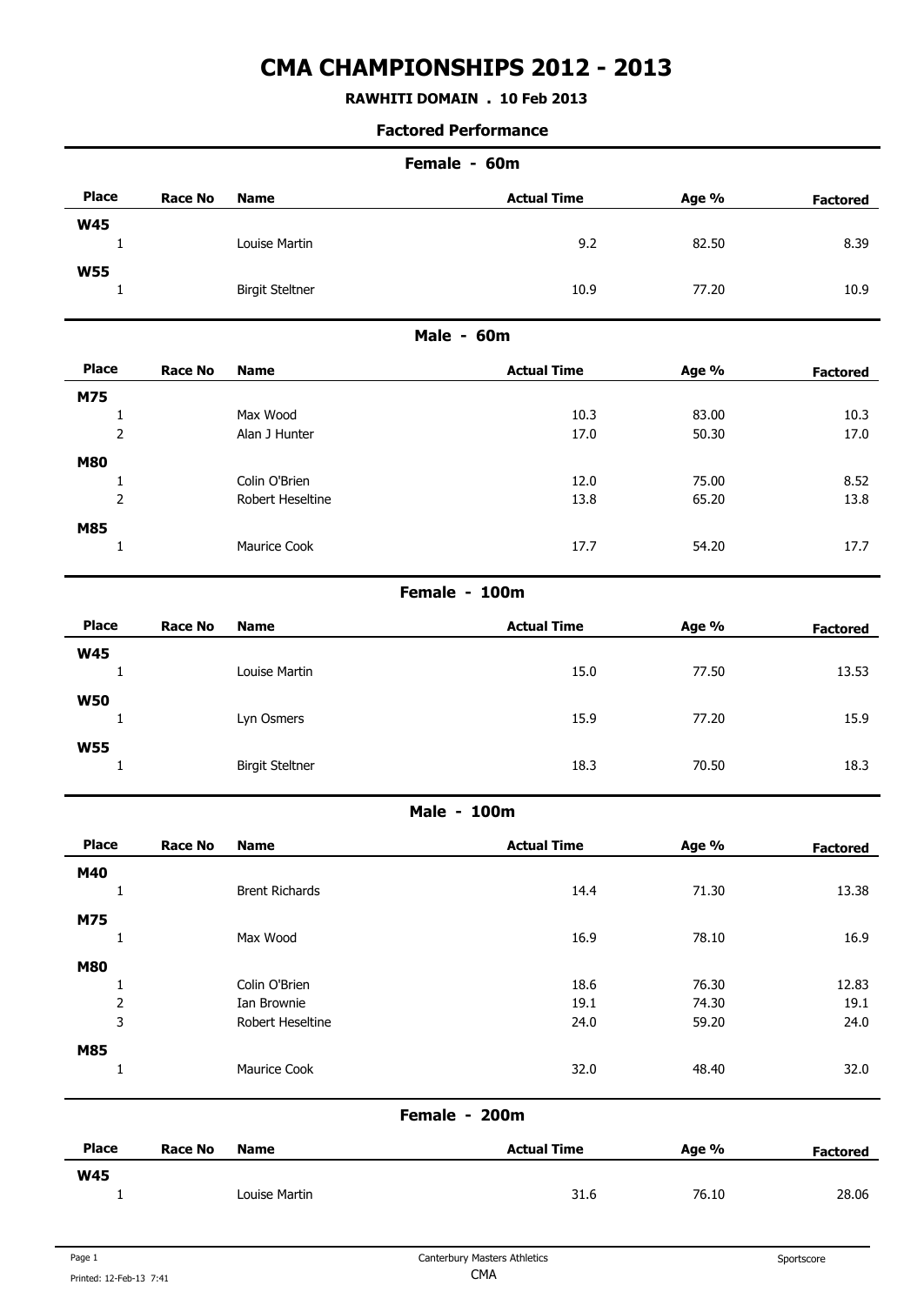## **RAWHITI DOMAIN . 10 Feb 2013**

|                |                |                       | <b>Male - 200m</b> |          |                 |
|----------------|----------------|-----------------------|--------------------|----------|-----------------|
| <b>Place</b>   | <b>Race No</b> | <b>Name</b>           | <b>Actual Time</b> | Age %    | <b>Factored</b> |
| M40            |                |                       |                    |          |                 |
| $\mathbf{1}$   |                | <b>Brent Richards</b> | 30.7               | 67.90    | 27.64           |
| M45            |                |                       |                    |          |                 |
| $\mathbf{1}$   |                | Malcolm Cornelius     | 29.1               | 74.30    | 25.82           |
| M65            |                |                       |                    |          |                 |
| $\mathbf{1}$   |                | John Mulvaney         | 36.8               | 67.40    | 28.68           |
| $\mathbf 2$    |                | John Kerrison         | 38.9               | 63.70    | 30.32           |
| M75            |                |                       |                    |          |                 |
| $\mathbf{1}$   |                | Max Wood              | 37.2               | 75.00    | 37.2            |
| <b>M80</b>     |                |                       |                    |          |                 |
| $\mathbf{1}$   |                | Ian Brownie           | 42.3               | 71.90    | 42.3            |
| $\overline{2}$ |                | Robert Heseltine      | 53.8               | 56.50    | 53.8            |
|                |                |                       | Female - 300m      |          |                 |
| <b>Place</b>   | <b>Race No</b> | <b>Name</b>           | <b>Actual Time</b> | Age %    | <b>Factored</b> |
| <b>W70</b>     |                |                       |                    |          |                 |
| $\mathbf{1}$   |                | Carol Thompson        | 1:20.8             | 60.70    | 1:20.8          |
|                |                |                       | <b>Male - 300m</b> |          |                 |
| <b>Place</b>   | <b>Race No</b> | <b>Name</b>           | <b>Actual Time</b> | Age %    | <b>Factored</b> |
| M65            |                |                       |                    |          |                 |
| $\mathbf{1}$   |                | John Mulvaney         | 1:01.7             | 61.90    | 48.47           |
| M75            |                |                       |                    |          |                 |
| $\mathbf{1}$   |                | Max Wood              | 1:07.0             | 66.00    | 1:07.0          |
| <b>M80</b>     |                |                       |                    |          |                 |
| $\mathbf{1}$   |                | Robert Heseltine      | 1:29.1             | 54.10    | 1:29.1          |
|                |                |                       | Male - 400m        |          |                 |
| <b>Place</b>   | <b>Race No</b> | <b>Name</b>           | <b>Actual Time</b> | Age %    | <b>Factored</b> |
| M45            |                |                       |                    |          |                 |
| $1\,$          |                | Malcolm Cornelius     | 1:07.5             | 70.90    | 1:00.50         |
| M65            |                |                       |                    |          |                 |
| $\mathbf{1}$   |                | Michael Bond          | 1:19.3             | 68.80    | 1:19.3          |
| $\overline{2}$ |                | <b>Bruce Milne</b>    | 1:21.1             | 67.30    | 1:01.30         |
| <b>M80</b>     |                |                       |                    |          |                 |
| $\mathbf 1$    |                | Brian Keown           | 2.1                | 3,381.00 | 2.1             |
|                |                |                       | Female - 800m      |          |                 |
| <b>Place</b>   | <b>Race No</b> | <b>Name</b>           | <b>Actual Time</b> | Age %    | <b>Factored</b> |
| <b>W45</b>     |                |                       |                    |          |                 |
| $\mathbf 1$    |                | Leesa Edge            | 2:58.6             | 68.20    | 2:46.16         |
| <b>W50</b>     |                |                       |                    |          |                 |
| $\mathbf 1$    |                | Lyn Osmers            | 3:52.5             | 54.60    | 3:52.5          |
|                |                |                       |                    |          |                 |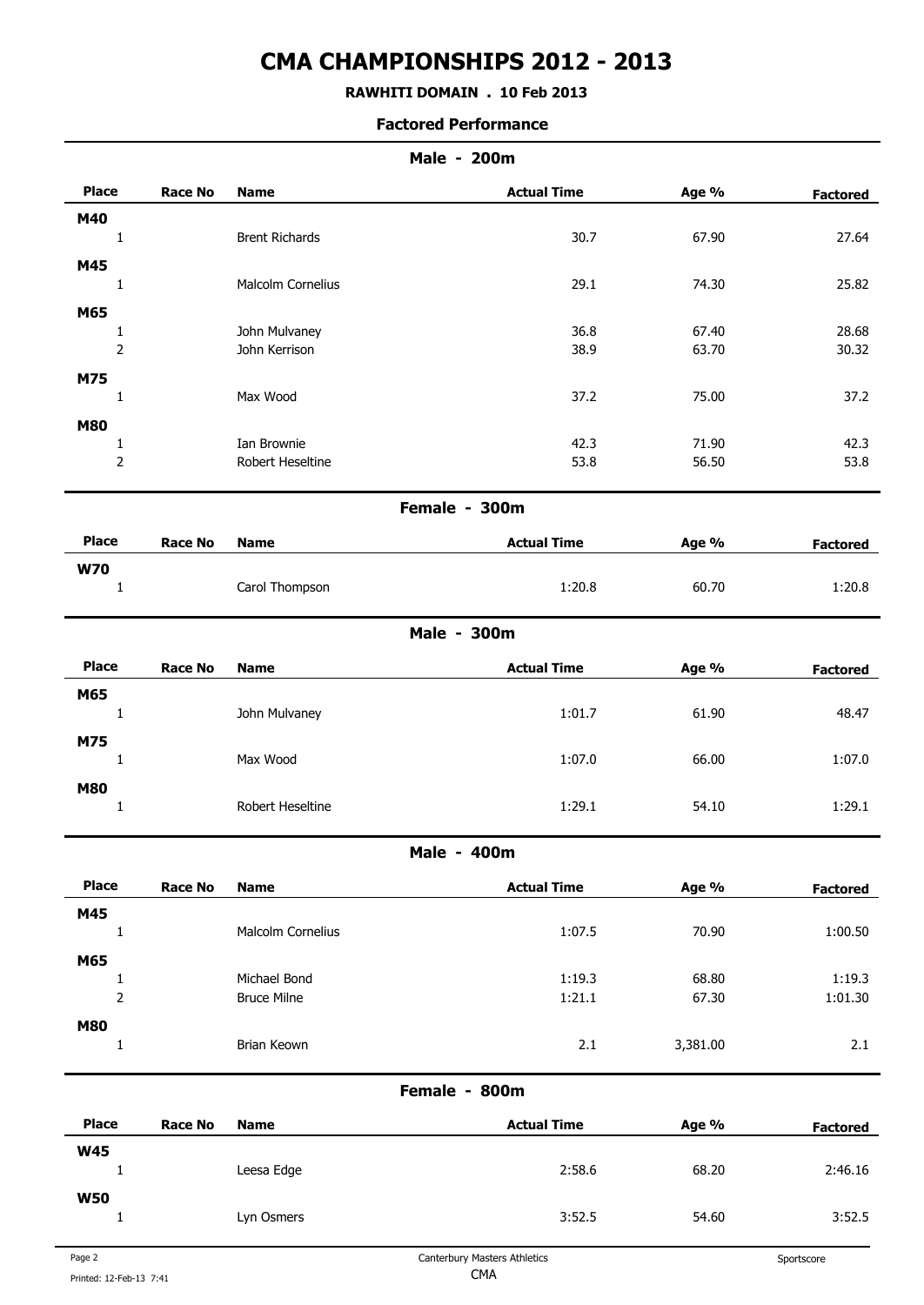## **RAWHITI DOMAIN . 10 Feb 2013**

#### **Factored Performance**

| Female - 800m  |                |                        |                       |       |                 |  |
|----------------|----------------|------------------------|-----------------------|-------|-----------------|--|
| <b>Place</b>   | <b>Race No</b> | <b>Name</b>            | <b>Actual Time</b>    | Age % | <b>Factored</b> |  |
| <b>W55</b>     |                |                        |                       |       |                 |  |
| $\mathbf{1}$   |                | <b>Birgit Steltner</b> | 4:21.6                | 51.80 | 4:21.6          |  |
| <b>W65</b>     |                |                        |                       |       |                 |  |
| $\mathbf{1}$   |                | Loris Reed             | 3:03.6                | 87.80 | 3:03.6          |  |
|                |                |                        | <b>Male - 800m</b>    |       |                 |  |
| <b>Place</b>   | <b>Race No</b> | <b>Name</b>            | <b>Actual Time</b>    | Age % | <b>Factored</b> |  |
| M45            |                |                        |                       |       |                 |  |
| 1              |                | Malcolm Cornelius      | 2:24.4                | 77.10 | 2:10.01         |  |
| M55            |                |                        |                       |       |                 |  |
| $\mathbf{1}$   |                | Tom Reihana            | 3:09.6                | 64.00 | 3:09.6          |  |
| $\overline{2}$ |                | Kevin Prendergast      | 3:48.4                | 53.10 | 3:48.4          |  |
| M65            |                |                        |                       |       |                 |  |
| $\mathbf{1}$   |                | Michael Bond           | 2:58.0                | 73.70 | 2:58.0          |  |
| $\mathbf 2$    |                | <b>Bruce Milne</b>     | 3:01.5                | 72.30 | 2:15.44         |  |
| 3              |                | John Mulvaney          | 3:14.7                | 67.40 | 2:30.02         |  |
| 4              |                | John Kerrison          | 3:24.7                | 64.10 | 2:37.73         |  |
| 5              |                | Peter Coughlan         | 3:57.5                | 55.30 | 3:57.5          |  |
|                |                |                        |                       |       |                 |  |
| <b>M80</b>     |                | Brian Keown            | 4:40.4                | 58.10 | 4:40.4          |  |
| $\mathbf{1}$   |                |                        |                       |       |                 |  |
|                |                |                        | 1500m                 |       |                 |  |
| <b>Place</b>   | <b>Race No</b> | <b>Name</b>            | <b>Actual Time</b>    | Age % | <b>Factored</b> |  |
| <b>W60</b>     |                |                        |                       |       |                 |  |
| $\mathbf{1}$   |                | Shirley Rolston        | 8:03.0                | 65.60 | 6:18.92         |  |
|                |                |                        | <b>Female - 1500m</b> |       |                 |  |
| <b>Place</b>   | <b>Race No</b> | <b>Name</b>            | <b>Actual Time</b>    | Age % | <b>Factored</b> |  |
| <b>W45</b>     |                |                        |                       |       |                 |  |
| $\mathbf{1}$   |                | Leesa Edge             | 6:08.3                | 70.60 | 5:29.15         |  |
| <b>W65</b>     |                |                        |                       |       |                 |  |
| $\mathbf{1}$   |                | Loris Reed             | 6:11.1                | 92.10 | 6:11.1          |  |
|                |                |                        | Male - 1500m          |       |                 |  |
| <b>Place</b>   | <b>Race No</b> | <b>Name</b>            | <b>Actual Time</b>    | Age % | <b>Factored</b> |  |
| M45            |                |                        |                       |       |                 |  |
| $1\,$          |                | Malcolm Cornelius      | 5:35.2                | 68.70 | 4:57.23         |  |
|                |                |                        |                       |       |                 |  |
| <b>M55</b>     |                |                        |                       |       |                 |  |
| $1\,$          |                | Tom Reihana            | 7:05.9                | 59.10 | 7:05.9          |  |
| $\overline{2}$ |                | Kevin Prendergast      | 8:03.6                | 52.10 | 8:03.6          |  |
| M60            |                |                        |                       |       |                 |  |
| $\mathbf{1}$   |                | Brian Chubbin          | 7:53.1                | 55.50 | 7:53.1          |  |
| M65            |                |                        |                       |       |                 |  |
|                |                |                        |                       |       |                 |  |

1 Michael Bond 6:07.6 74.40 6:07.6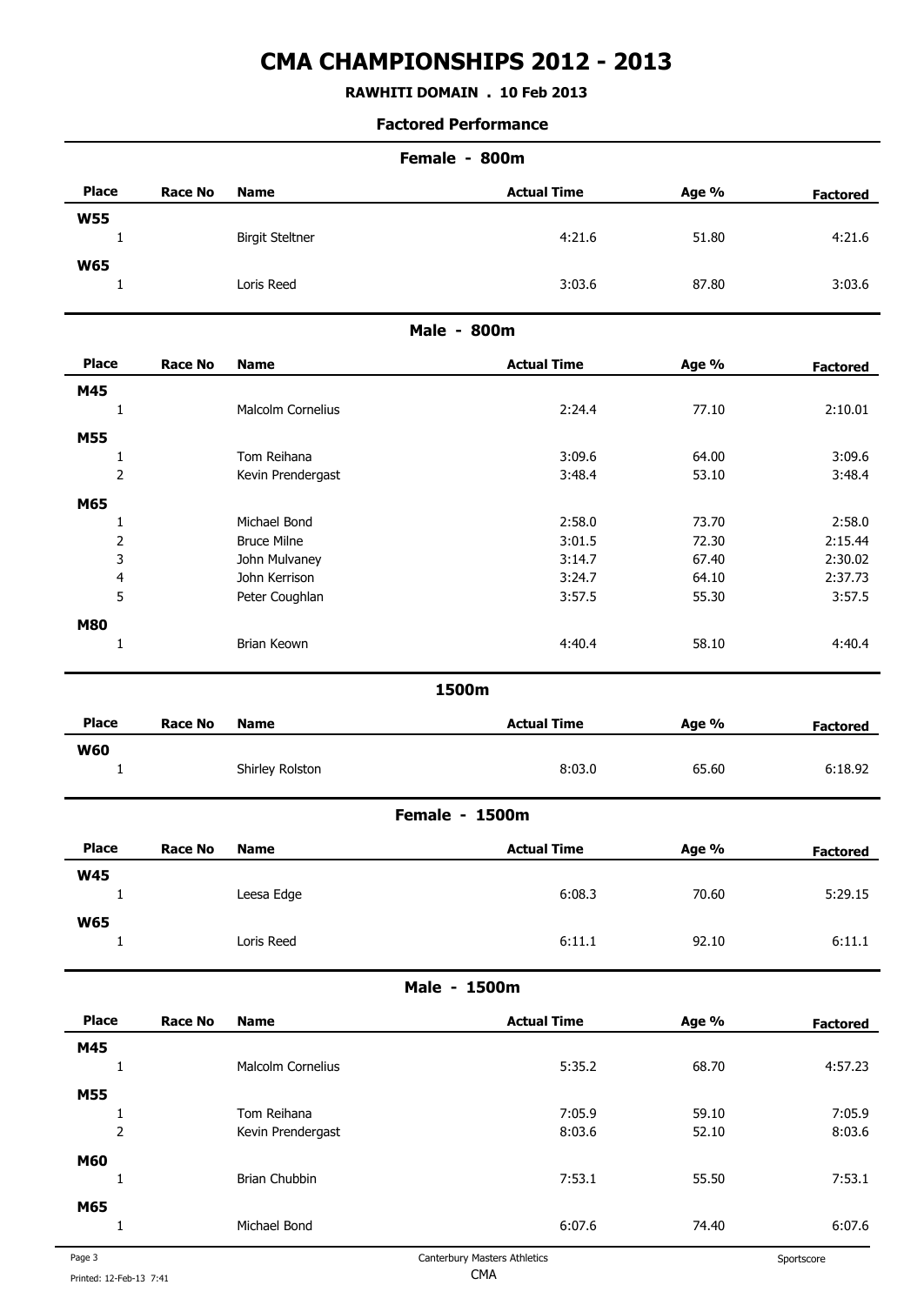**RAWHITI DOMAIN . 10 Feb 2013**

| <b>Place</b><br><b>Actual Time</b><br><b>Race No</b><br>Age %<br><b>Name</b><br>M65 | <b>Factored</b> |
|-------------------------------------------------------------------------------------|-----------------|
|                                                                                     |                 |
|                                                                                     |                 |
| 7:15.6<br>2<br>John Mulvaney<br>62.80                                               | 5:28.27         |
| 3<br>John Kerrison<br>7:24.6<br>61.50                                               | 5:35.06         |
| $\overline{\mathbf{4}}$<br>Peter Coughlan<br>7:46.7<br>58.60                        | 7:46.7          |
| <b>M80</b>                                                                          |                 |
| Brian Keown<br>9:29.3<br>58.00<br>$\mathbf{1}$                                      | 9:29.3          |
| $\mathbf 2$<br>Ian Brownie<br>10:50.9<br>50.80                                      | 10:50.9         |
| 3000m Track Walk                                                                    |                 |
| <b>Place</b><br><b>Actual Time</b><br><b>Race No</b><br>Age %<br><b>Name</b>        | <b>Factored</b> |
| <b>W60</b>                                                                          |                 |
| Shirley Rolston<br>22:08.5<br>64.90<br>$\mathbf{1}$                                 | 17:40.15        |
| Female - 3000m Track Walk                                                           |                 |
| <b>Place</b><br><b>Actual Time</b><br><b>Race No</b><br><b>Name</b><br>Age %        | <b>Factored</b> |
| <b>W70</b>                                                                          |                 |
| Ann Henderson<br>23:23.8<br>69.60<br>1                                              | 23:23.8         |
| Female - Long Jump                                                                  |                 |
| <b>Place</b><br><b>Actual Time</b><br><b>Race No</b><br><b>Name</b><br>Age %        | <b>Factored</b> |
| <b>W50</b>                                                                          |                 |
| Lyn Osmers<br>4.23<br>$\mathbf{1}$<br>70.60                                         | 4.23            |
| <b>W55</b>                                                                          |                 |
| <b>Birgit Steltner</b><br>2.83<br>50.80<br>$\mathbf{1}$                             | 2.83            |
| Male - Long Jump                                                                    |                 |
| <b>Place</b><br>Race No<br><b>Name</b><br><b>Actual Time</b><br>Age %               | <b>Factored</b> |
| M75                                                                                 |                 |
| $\mathbf 1$<br>Alan J Hunter<br>2.00<br>41.40                                       | 2.00            |
| <b>M80</b>                                                                          |                 |
| Colin O'Brien<br>2.75<br>63.10<br>$\mathbf{1}$                                      | 5.63            |
| $\mathbf 2$<br>Ian Brownie<br>2.43<br>55.70                                         | 2.43            |
| Female - High Jump                                                                  |                 |
| <b>Place</b><br><b>Actual Time</b><br><b>Race No</b><br><b>Name</b><br>Age %        | <b>Factored</b> |
| <b>W55</b>                                                                          |                 |
| <b>Birgit Steltner</b><br>1.05<br>66.90<br>$\mathbf{1}$                             | 1.05            |
| Male - High Jump                                                                    |                 |
| <b>Place</b><br><b>Actual Time</b><br><b>Race No</b><br><b>Name</b><br>Age %        | <b>Factored</b> |
| M75                                                                                 |                 |
|                                                                                     | 0.85            |
| $\mathbf 1$<br>Alan J Hunter<br>0.85<br>58.20                                       |                 |
| <b>M80</b>                                                                          |                 |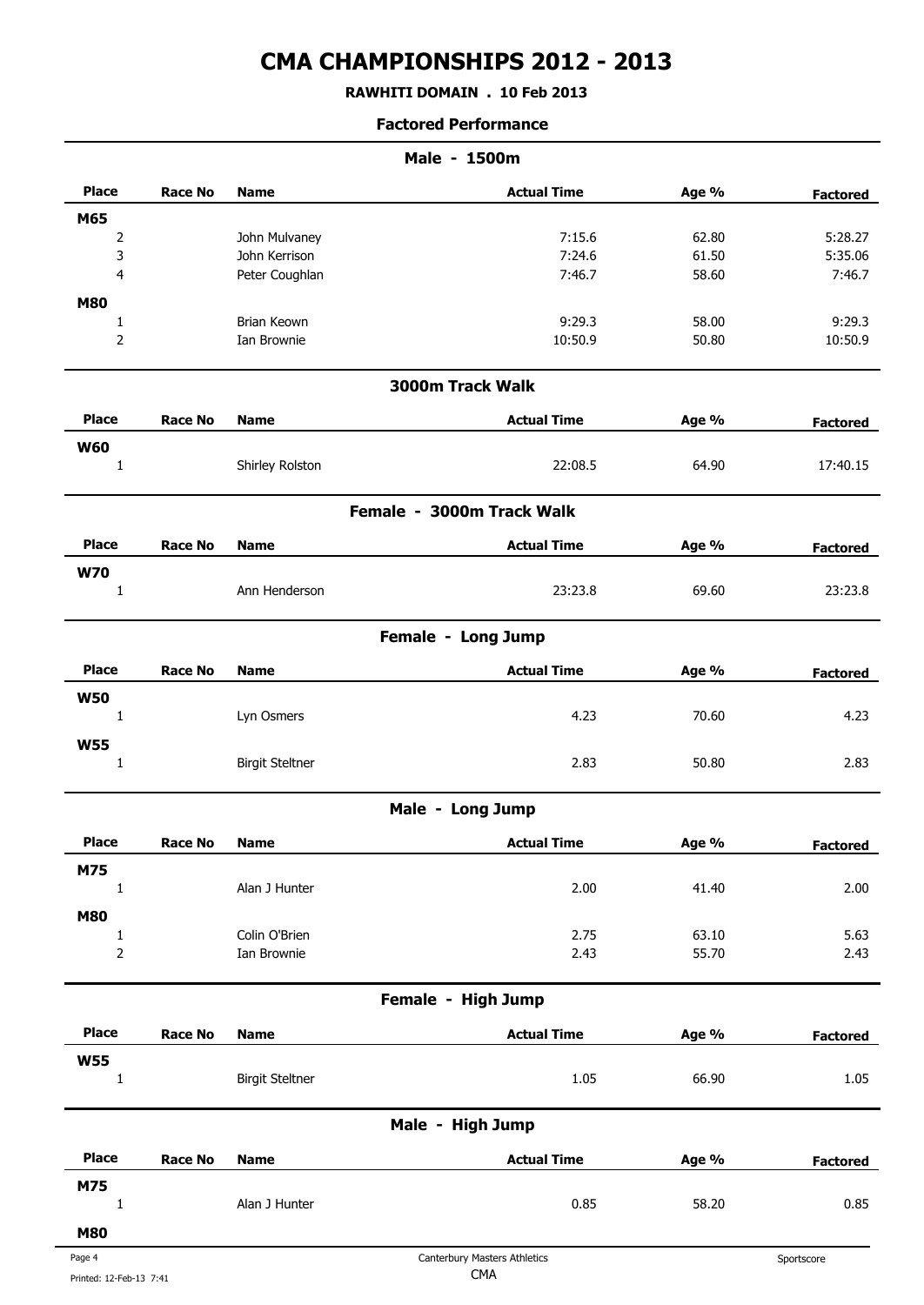## **RAWHITI DOMAIN . 10 Feb 2013**

| Male - High Jump            |                |                                    |                      |                |                 |  |
|-----------------------------|----------------|------------------------------------|----------------------|----------------|-----------------|--|
| <b>Place</b>                | <b>Race No</b> | <b>Name</b>                        | <b>Actual Time</b>   | Age %          | <b>Factored</b> |  |
| <b>M80</b><br>$\mathbf 1$   |                | Colin O'Brien                      | 1.00                 | 74.10          | 1.80            |  |
|                             |                |                                    | Female - Triple Jump |                |                 |  |
| <b>Place</b>                | <b>Race No</b> | <b>Name</b>                        | <b>Actual Time</b>   | Age %          | <b>Factored</b> |  |
| <b>W55</b><br>$\mathbf{1}$  |                | <b>Birgit Steltner</b>             | 7.05                 | 63.20          | 7.05            |  |
|                             |                |                                    | Male - Triple Jump   |                |                 |  |
| <b>Place</b>                | <b>Race No</b> | <b>Name</b>                        | <b>Actual Time</b>   | Age %          | <b>Factored</b> |  |
| <b>M80</b><br>$\mathbf{1}$  |                | Colin O'Brien                      | 5.80                 | 64.10          | 11.72           |  |
|                             |                |                                    | Female - Shot Put    |                |                 |  |
| <b>Place</b>                | <b>Race No</b> | <b>Name</b>                        | <b>Actual Time</b>   | Age %          | <b>Factored</b> |  |
| <b>W50</b><br>$\mathbf{1}$  |                | Lyn Osmers                         | 9.86                 | 60.50          | 9.86            |  |
| <b>W55</b>                  |                |                                    |                      |                |                 |  |
| $\mathbf{1}$                |                | <b>Birgit Steltner</b>             | 6.52                 | 43.80          | 6.52            |  |
| <b>W60</b>                  |                | Beverley Church                    | 6.59                 | 48.90          | 6.59            |  |
| $\mathbf{1}$<br>$\mathbf 2$ |                | Claire Matoe                       | 6.26                 | 46.40          | 11.46           |  |
| <b>W65</b>                  |                |                                    |                      |                |                 |  |
| $\mathbf{1}$                |                | Loris Reed                         | 6.18                 | 51.20          | 6.18            |  |
| $\overline{2}$              |                | Alison Wright                      | 5.39                 | 44.70          | 5.39            |  |
| <b>W70</b>                  |                |                                    |                      |                |                 |  |
| 1                           |                | Barbara Bird                       | 5.94                 | 55.70          | 5.94            |  |
| $\overline{\mathbf{c}}$     |                | Justine Whitaker<br>Gwyn Heseltine | 5.88<br>5.01         | 55.20<br>47.00 | 12.48<br>5.01   |  |
|                             |                |                                    |                      |                |                 |  |
| 3<br><b>W75</b>             |                |                                    |                      |                |                 |  |

| <b>Place</b> | <b>Race No</b> | <b>Name</b>           | <b>Actual Time</b> | Age % | <b>Factored</b> |
|--------------|----------------|-----------------------|--------------------|-------|-----------------|
| M40          |                |                       |                    |       |                 |
|              | J.             | <b>Brent Richards</b> | 11.33              | 50.30 | 12.40           |
| <b>M50</b>   |                |                       |                    |       |                 |
|              | <b>L</b>       | Keith Barrow          | 11.63              | 57.70 | 13.33           |
| <b>M55</b>   |                |                       |                    |       |                 |
|              |                | Jeff Barnfield        | 7.88               | 43.40 | 7.88            |
|              | $\overline{2}$ | Tom Reihana           | 7.56               | 41.70 | 7.56            |
| <b>M60</b>   |                |                       |                    |       |                 |
|              |                | Richard Davison       | 9.90               | 54.40 | 9.90            |
|              |                |                       |                    |       |                 |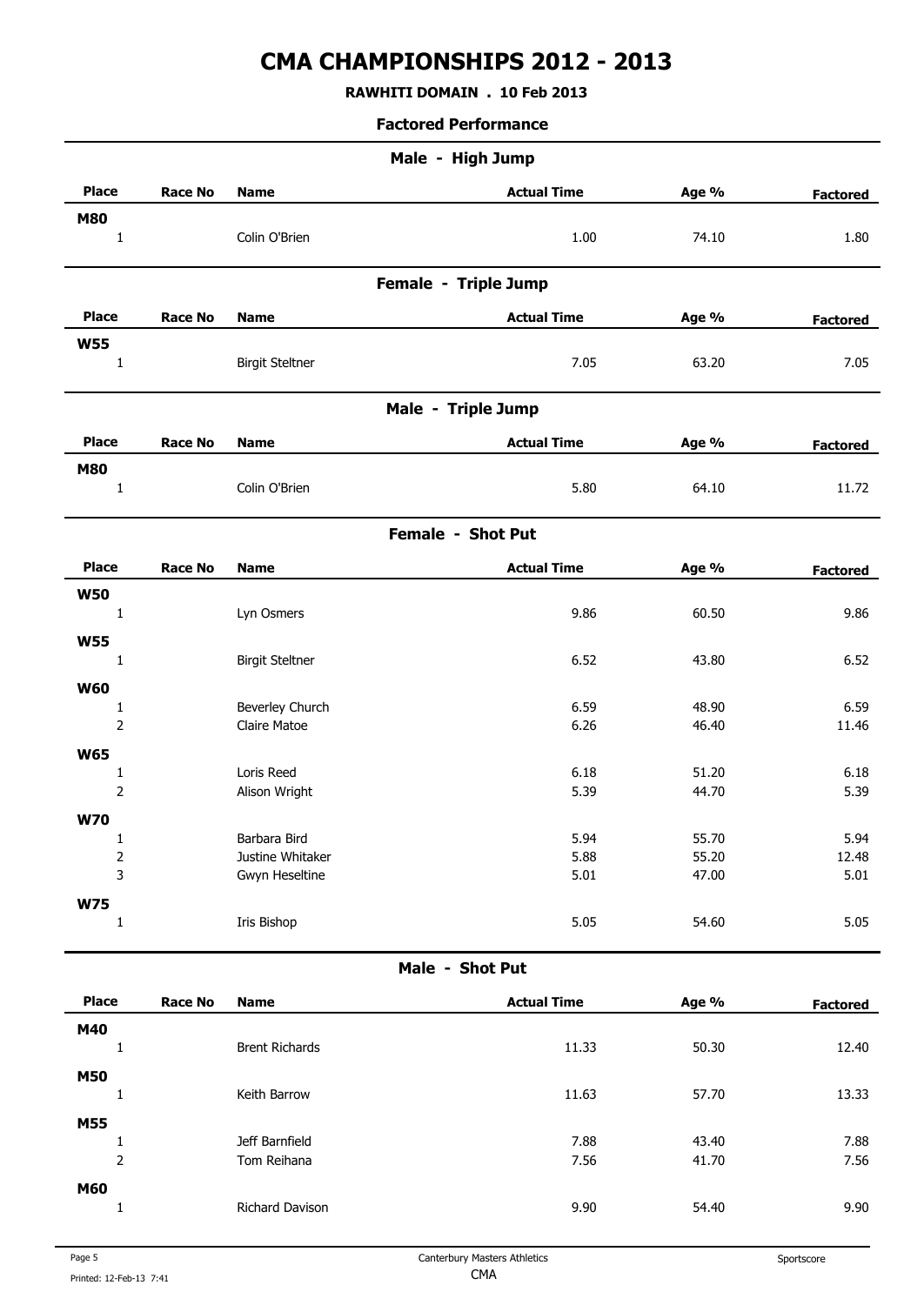## **RAWHITI DOMAIN . 10 Feb 2013**

#### **Factored Performance**

| <b>Place</b> | <b>Race No</b> | <b>Name</b>   | <b>Actual Time</b> | Age % | <b>Factored</b> |
|--------------|----------------|---------------|--------------------|-------|-----------------|
| M75          |                | Alan J Hunter | 5.60               | 36.40 | 5.60            |
| M85          |                | Dave Leech    | 5.79               | 54.70 | 5.79            |

### **Female - Discus**

| <b>Place</b>   | <b>Race No</b> | <b>Name</b>            | <b>Actual Time</b> | Age % | <b>Factored</b> |
|----------------|----------------|------------------------|--------------------|-------|-----------------|
| <b>W55</b>     |                |                        |                    |       |                 |
| 1              |                | <b>Birgit Steltner</b> | 13.41              | 25.10 | 13.41           |
|                |                |                        |                    |       |                 |
| <b>W60</b>     |                |                        |                    |       |                 |
| 1              |                | Claire Matoe           | 18.78              | 38.90 | 32.76           |
| $\mathbf 2$    |                | Beverley Church        | 17.39              | 36.00 | 17.39           |
| <b>W65</b>     |                |                        |                    |       |                 |
| 1              |                | Loris Reed             | 18.11              | 42.10 | 18.11           |
| $\mathbf 2$    |                | Alison Wright          | 13.68              | 31.80 | 13.68           |
| <b>W70</b>     |                |                        |                    |       |                 |
|                |                | Justine Whitaker       | 14.70              | 39.00 | 29.95           |
| $\overline{2}$ |                | Barbara Bird           | 13.21              | 35.00 | 13.21           |
| 3              |                | Gwyn Heseltine         | 10.42              | 27.60 | 10.42           |
| <b>W75</b>     |                |                        |                    |       |                 |
| 1              |                | Iris Bishop            | 10.29              | 31.70 | 10.29           |
|                |                |                        |                    |       |                 |

#### **Male - Discus**

| <b>Place</b>   | <b>Race No</b> | <b>Name</b>           | <b>Actual Time</b> | Age % | <b>Factored</b> |
|----------------|----------------|-----------------------|--------------------|-------|-----------------|
| M40            |                |                       |                    |       |                 |
|                |                | <b>Brent Richards</b> | 35.20              | 47.50 | 36.59           |
| <b>M50</b>     |                |                       |                    |       |                 |
| 1              |                | Keith Barrow          | 32.35              | 43.70 | 32.35           |
| <b>M55</b>     |                |                       |                    |       |                 |
| 1              |                | Jeff Barnfield        | 21.61              | 32.00 | 21.61           |
| $\overline{2}$ |                | Tom Reihana           | 20.07              | 29.80 | 20.07           |
| <b>M60</b>     |                |                       |                    |       |                 |
| $\mathbf{1}$   |                | Richard Davison       | 39.21              | 59.50 | 39.21           |
| M75            |                |                       |                    |       |                 |
| 1              |                | Alan J Hunter         | 16.62              | 36.40 | 16.62           |
|                |                |                       |                    |       |                 |
| <b>M80</b>     |                | Colin O'Brien         | 15.85              | 40.70 | 30.16           |
| $\mathbf 2$    |                | Ian Brownie           | 14.35              | 36.90 | 14.35           |
|                |                |                       |                    |       |                 |
| M85<br>1       |                | Dave Leech            | 15.55              | 48.40 | 15.55           |
|                |                |                       |                    |       |                 |
|                |                |                       | Female - Javelin   |       |                 |

| <b>Place</b> | <b>Race No</b> | Name | <b>Actual Time</b> | Age % | -actored |
|--------------|----------------|------|--------------------|-------|----------|
| <b>W50</b>   |                |      |                    |       |          |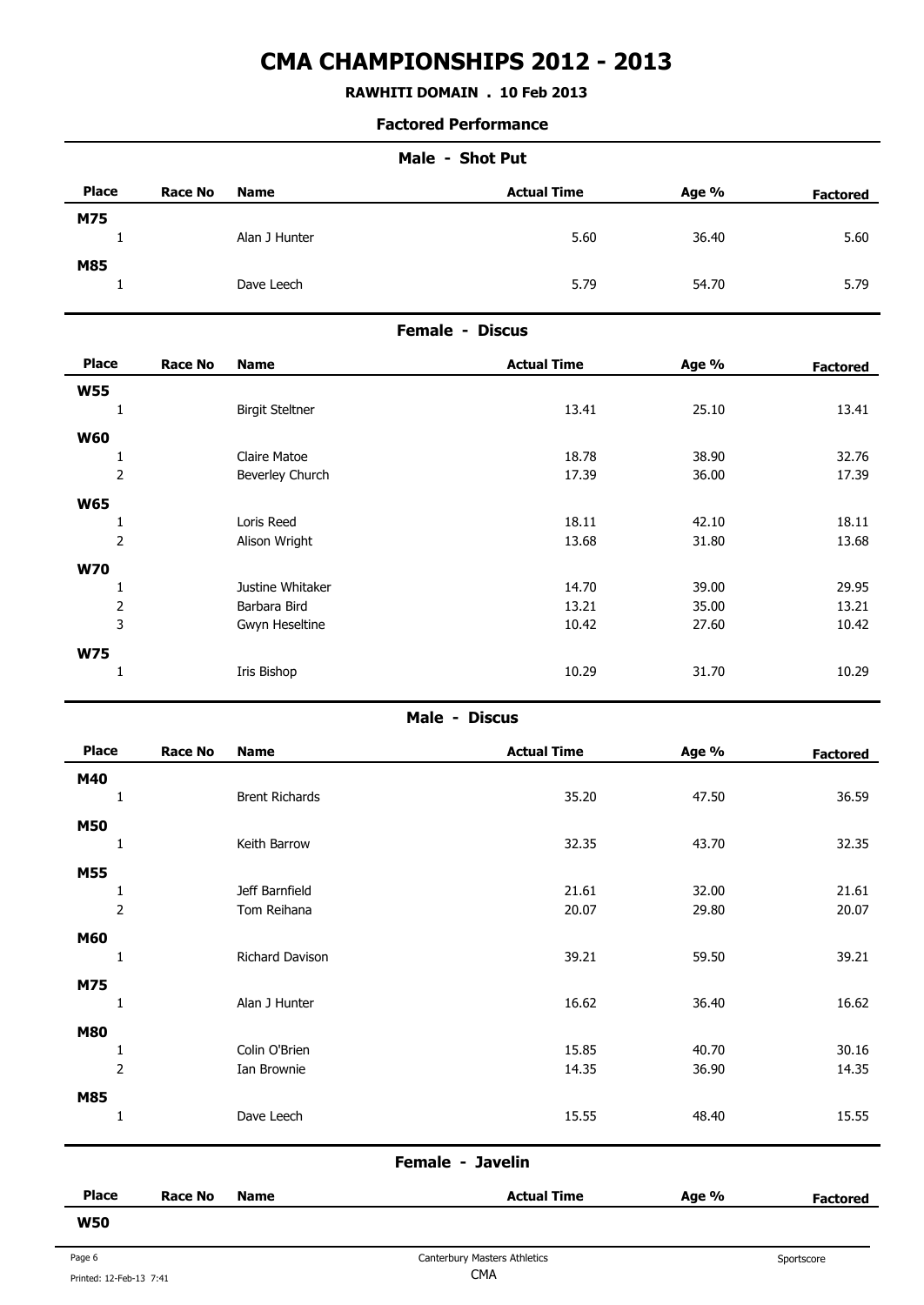## **RAWHITI DOMAIN . 10 Feb 2013**

#### **Factored Performance**

|                |                | Female - Javelin       |                    |       |                 |  |
|----------------|----------------|------------------------|--------------------|-------|-----------------|--|
| <b>Place</b>   | <b>Race No</b> | <b>Name</b>            | <b>Actual Time</b> | Age % | <b>Factored</b> |  |
| <b>W50</b>     |                |                        |                    |       |                 |  |
|                |                | Lyn Osmers             | 30.60              | 57.20 | 30.60           |  |
| <b>W55</b>     |                |                        |                    |       |                 |  |
|                |                | <b>Birgit Steltner</b> | 14.63              | 31.00 | 14.63           |  |
| <b>W60</b>     |                |                        |                    |       |                 |  |
| 1              |                | Beverley Church        | 15.72              | 37.60 | 15.72           |  |
| $\overline{2}$ |                | Claire Matoe           | 14.79              | 35.40 | 28.24           |  |
| <b>W65</b>     |                |                        |                    |       |                 |  |
| L,             |                | Loris Reed             | 16.31              | 43.70 | 16.31           |  |
| $\overline{2}$ |                | Alison Wright          | 12.16              | 32.60 | 12.16           |  |
| <b>W70</b>     |                |                        |                    |       |                 |  |
|                |                | Barbara Bird           | 17.58              | 53.50 | 17.58           |  |
| $\overline{2}$ |                | Justine Whitaker       | 11.59              | 35.30 | 25.76           |  |
| 3              |                | Gwyn Heseltine         | 7.65               | 23.30 | 7.65            |  |
| <b>W75</b>     |                |                        |                    |       |                 |  |
|                |                | Iris Bishop            | 8.45               | 29.80 | 8.45            |  |
|                |                |                        |                    |       |                 |  |

#### **Male - Javelin**

| <b>Place</b>   | <b>Race No</b> | <b>Name</b>           | <b>Actual Time</b> | Age % | <b>Factored</b> |
|----------------|----------------|-----------------------|--------------------|-------|-----------------|
| M40            |                |                       |                    |       |                 |
|                |                | <b>Brent Richards</b> | 29.31              | 33.60 | 35.37           |
| <b>M55</b>     |                |                       |                    |       |                 |
|                |                | Tom Reihana           | 27.62              | 39.40 | 27.62           |
|                | $\overline{2}$ | Jeff Barnfield        | 24.77              | 35.40 | 24.77           |
| <b>M60</b>     |                |                       |                    |       |                 |
|                |                | Richard Davison       | 30.80              | 46.30 | 30.80           |
| M75            |                |                       |                    |       |                 |
| <b>J</b>       |                | Alan J Hunter         | 13.84              | 28.20 | 13.84           |
| <b>M80</b>     |                |                       |                    |       |                 |
| л.             |                | Colin O'Brien         | 14.30              | 29.90 | 29.47           |
| $\overline{2}$ |                | Ian Brownie           | 12.17              | 25.50 | 12.17           |
| M85            |                |                       |                    |       |                 |
|                |                | Dave Leech            | 10.23              | 27.20 | 10.23           |
|                |                |                       |                    |       |                 |

## **Female - Hammer**

| <b>Place</b>   | <b>Race No</b> | <b>Name</b>            | <b>Actual Time</b>           | Age % | <b>Factored</b> |
|----------------|----------------|------------------------|------------------------------|-------|-----------------|
| <b>W55</b>     |                |                        |                              |       |                 |
|                |                | <b>Birgit Steltner</b> | 15.24                        | 27.20 | 15.24           |
| <b>W60</b>     |                |                        |                              |       |                 |
|                |                | Beverley Church        | 24.31                        | 48.20 | 24.31           |
| $\overline{2}$ |                | Claire Matoe           | 19.91                        | 39.40 | 33.30           |
| <b>W65</b>     |                |                        |                              |       |                 |
|                |                | Alison Wright          | 16.27                        | 36.20 | 16.27           |
| <b>W70</b>     |                |                        |                              |       |                 |
|                |                | Gwyn Heseltine         | 17.03                        | 43.30 | 17.03           |
| Page 7         |                |                        | Canterbury Masters Athletics |       | Sportscore      |